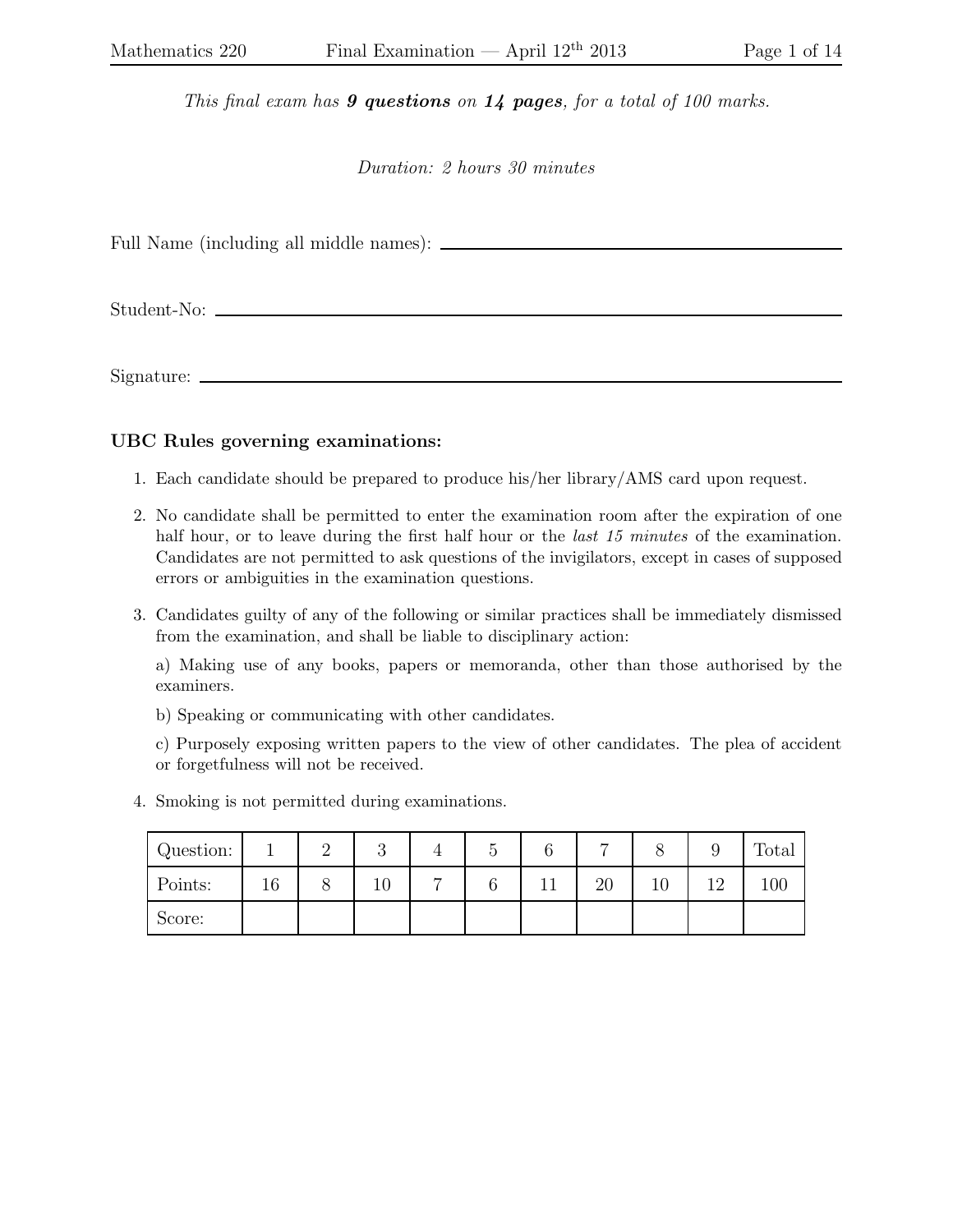## Please read the following points carefully before starting to write.

- Read all the questions carefully before starting to work.
- With the exception of Q1, you should give complete arguments and explanations for all your calculations; answers without justifications will not be marked.
- Continue on the back of the previous page if you run out of space.
- Attempt to answer all questions for partial credit.
- This is a closed-book examination. None of the following are allowed: documents, cheat sheets or electronic devices of any kind (including calculators, cell phones, etc.)
- You may not leave during the first 30 minutes or final 15 minutes of the exam.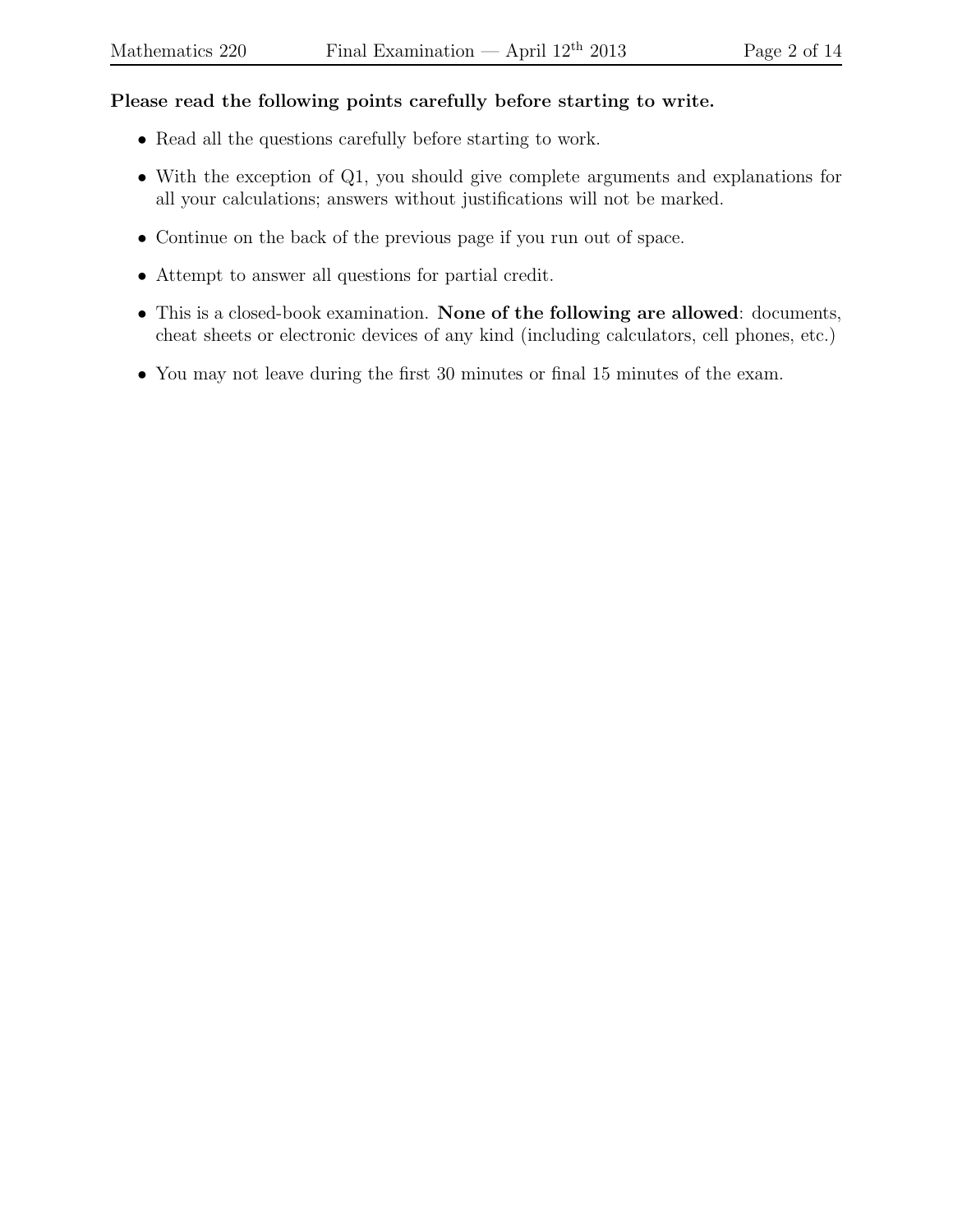- 16 marks 1. Short answers question: please write the answer in complete sentences; no proofs are required.
	- (a) Define carefully:  $a$  is congruent to  $b$  modulo 11 for a pair of integers  $a$  and  $b$ .

(b) State carefully DeMorgan's laws for sets (both of them).

(c) State (in English) the converse and contrapositive of: If it is not the weekend, then I get up at 7AM.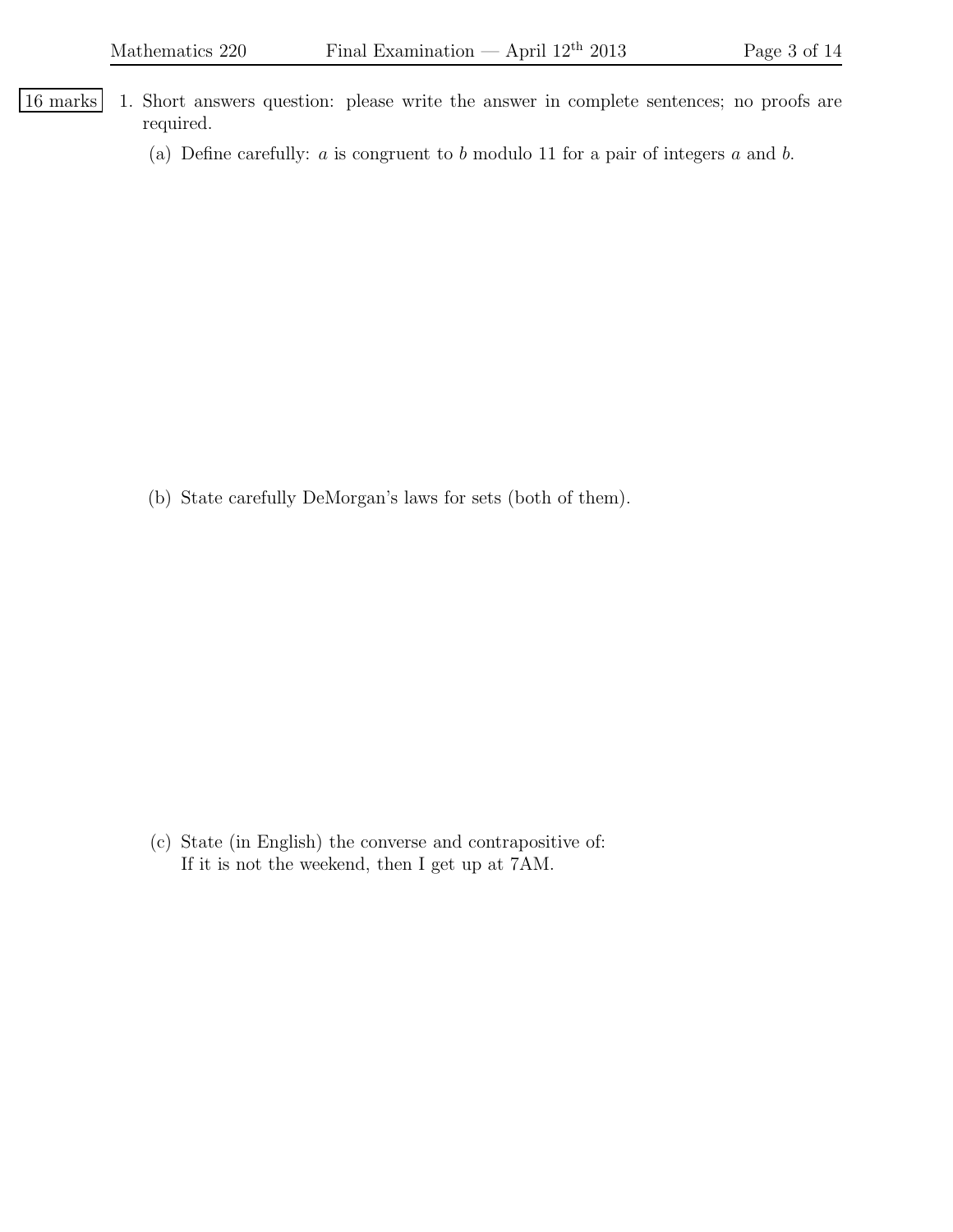(d) State the negation of:  $\forall \epsilon > 0 \ \exists N \in \mathbb{N} \ \text{ s.t. } n > N \Rightarrow |\frac{n}{n+1} - 2| < \epsilon.$ 

(e) Write a logical statement using only the connectives ¬ and ∧, that is logically equivalent to  $\neg (P \Rightarrow \neg Q)$ .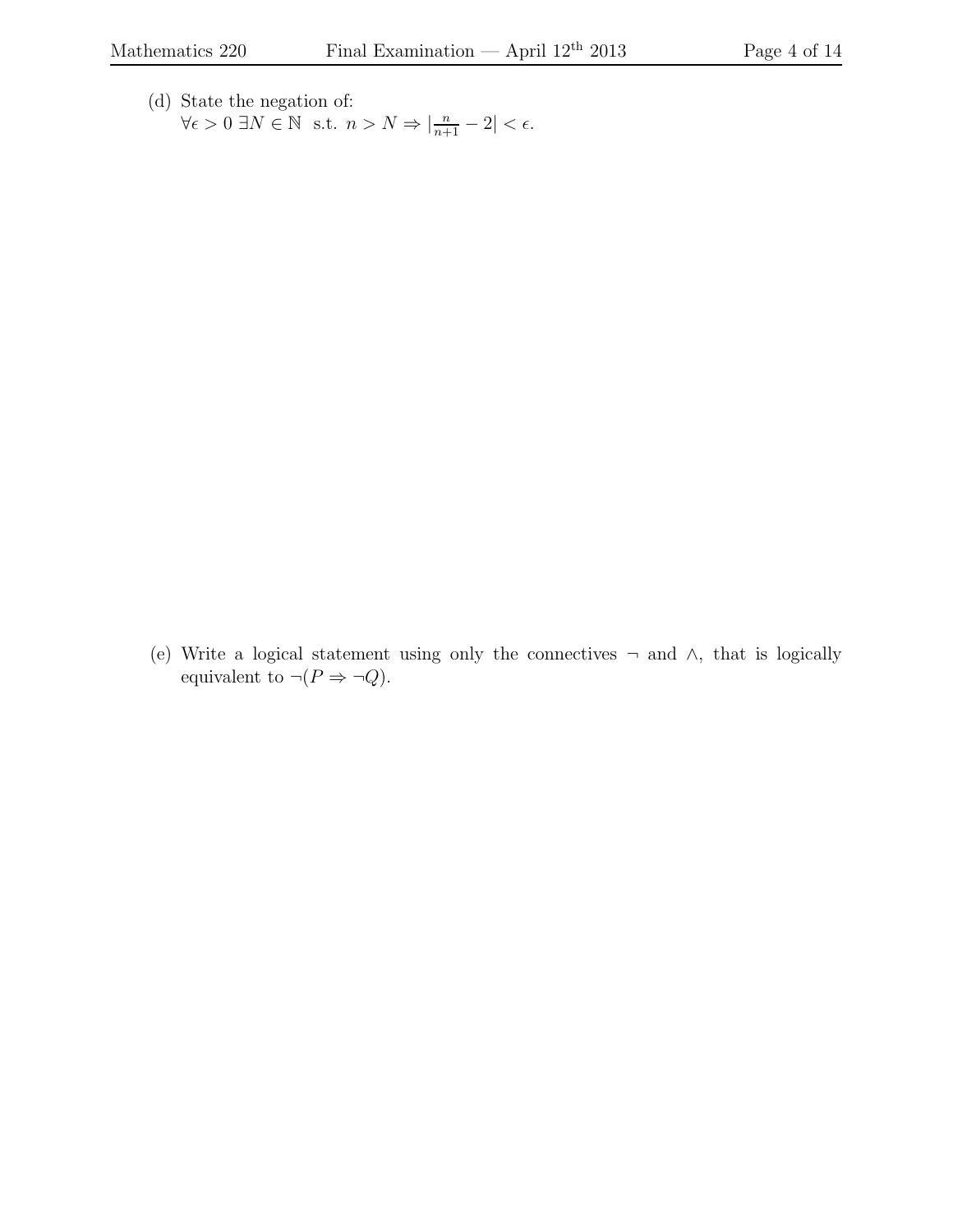(f) Give an example of two sets A and B, a function  $f : A \rightarrow B$  and a subset C of B such that the statement

$$
f(f^{-1}(C)) = C
$$

is False.

(g) Give an example of two sets  $A$  and  $B$  such that  $A$  and  $B$  are both uncountable, but  $|A| \neq |B|.$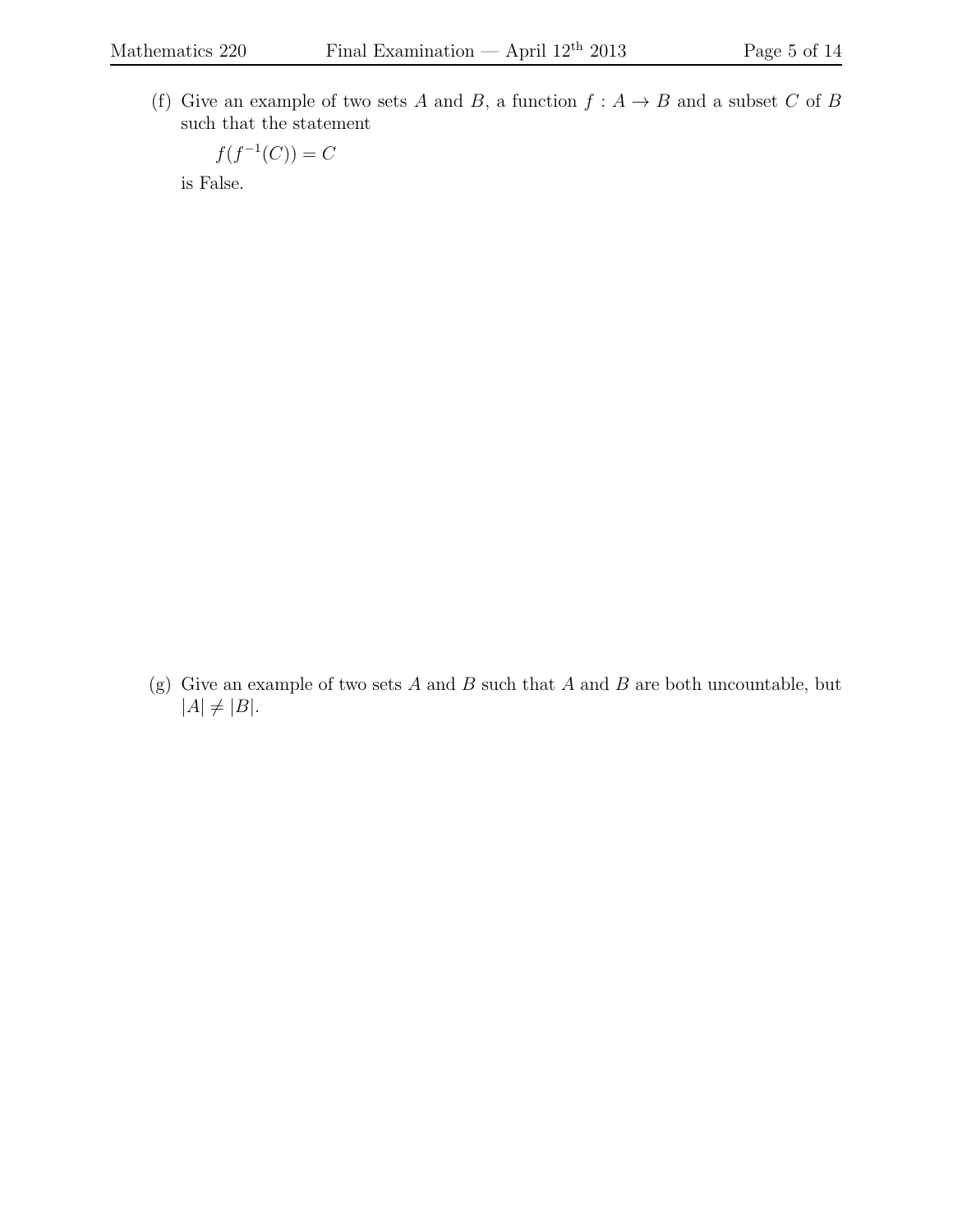8 marks 2. (a) Let  $f : [0,1] \to \mathbb{R}$  be an injection. Prove that  $g : [0, \pi/2] \to \mathbb{R}$  defined by  $g(x) =$  $f(\sin x)$  is also an injection.

(b) Assume  $f_1 : A \to B$  and  $f_2 : B \to C$ . If  $f_2 \circ f_1$  is injective, prove that  $f_1$  is injective.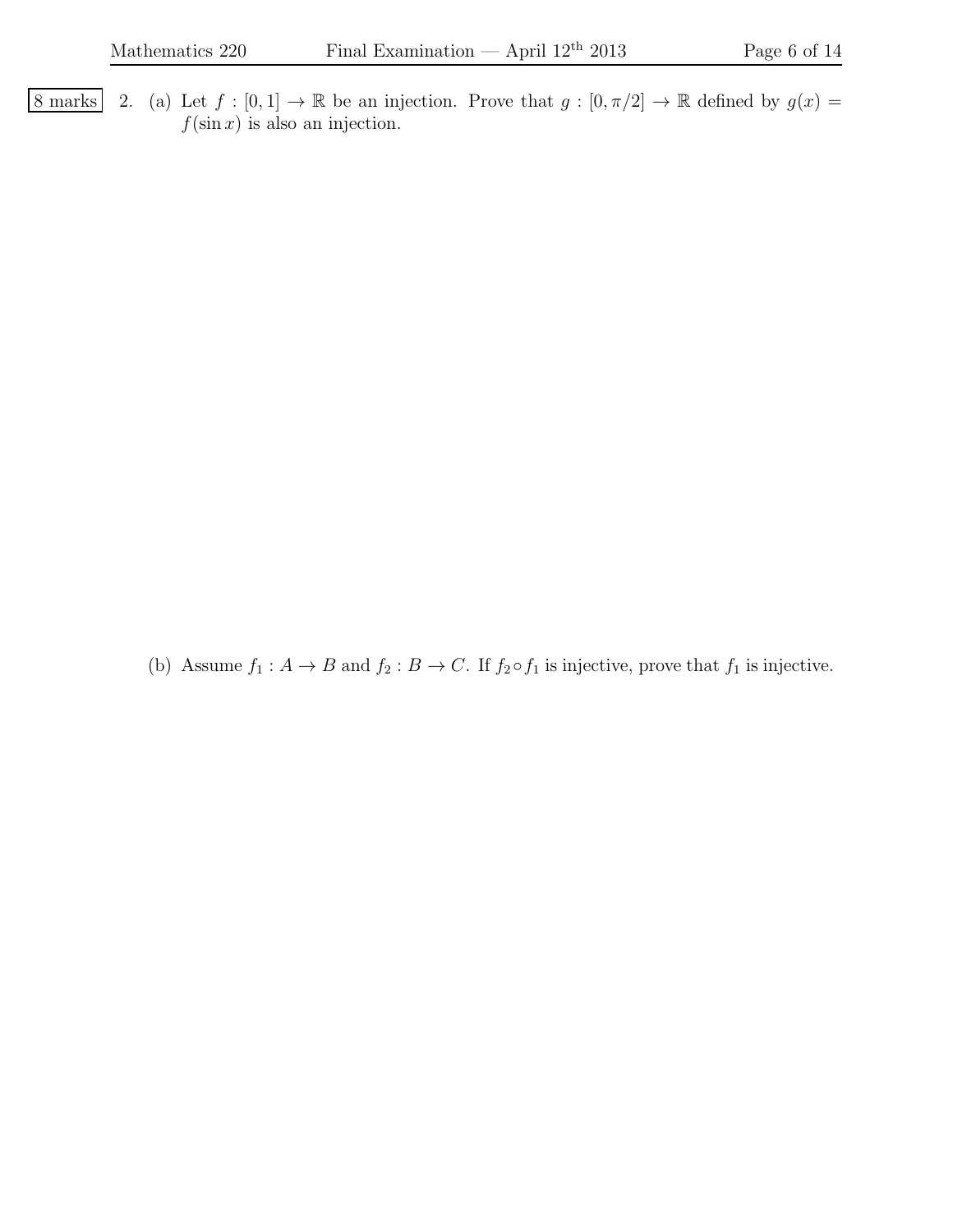- 10 marks 3. Let  $f : [0,1] \to \mathbb{R}$  be the function defined by  $f(x) = 2x^2 + 4$ .
	- (a) Find a set  $B \subset \mathbb{R}$  such that  $f : [0,1] \to B$  is a bijection (As always, you must provide a proof.)

(b) Find a formula for the inverse function  $f^{-1}(y)$  (this includes specifying its domain).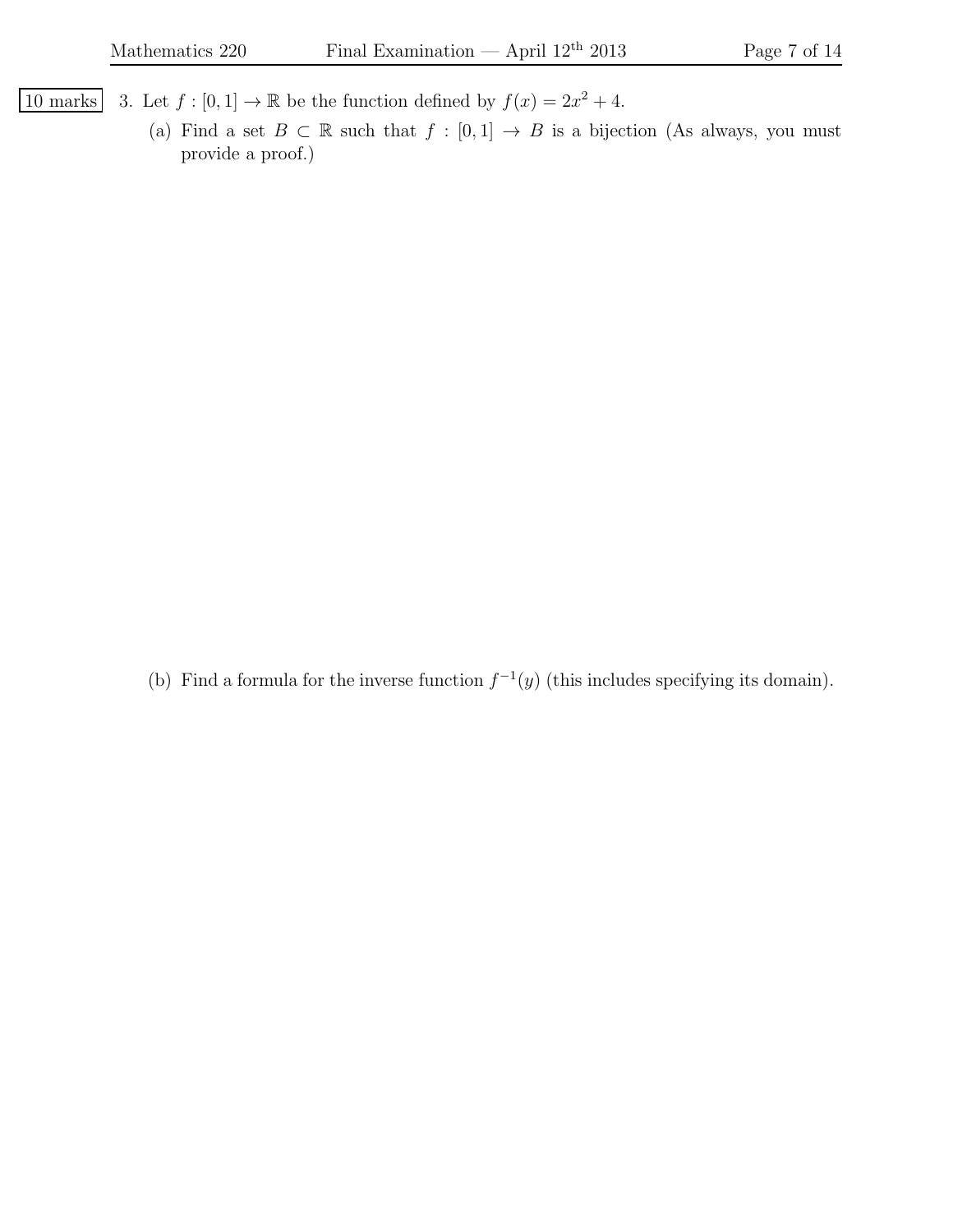7 marks 4. Let  $a_1 = 1$ ,  $a_2 = 4$  and  $a_n = 5a_{n-1} - 4a_{n-2}$  for  $n \ge 3$ . Prove that for all natural numbers  $n, a_n = 4^{n-1}.$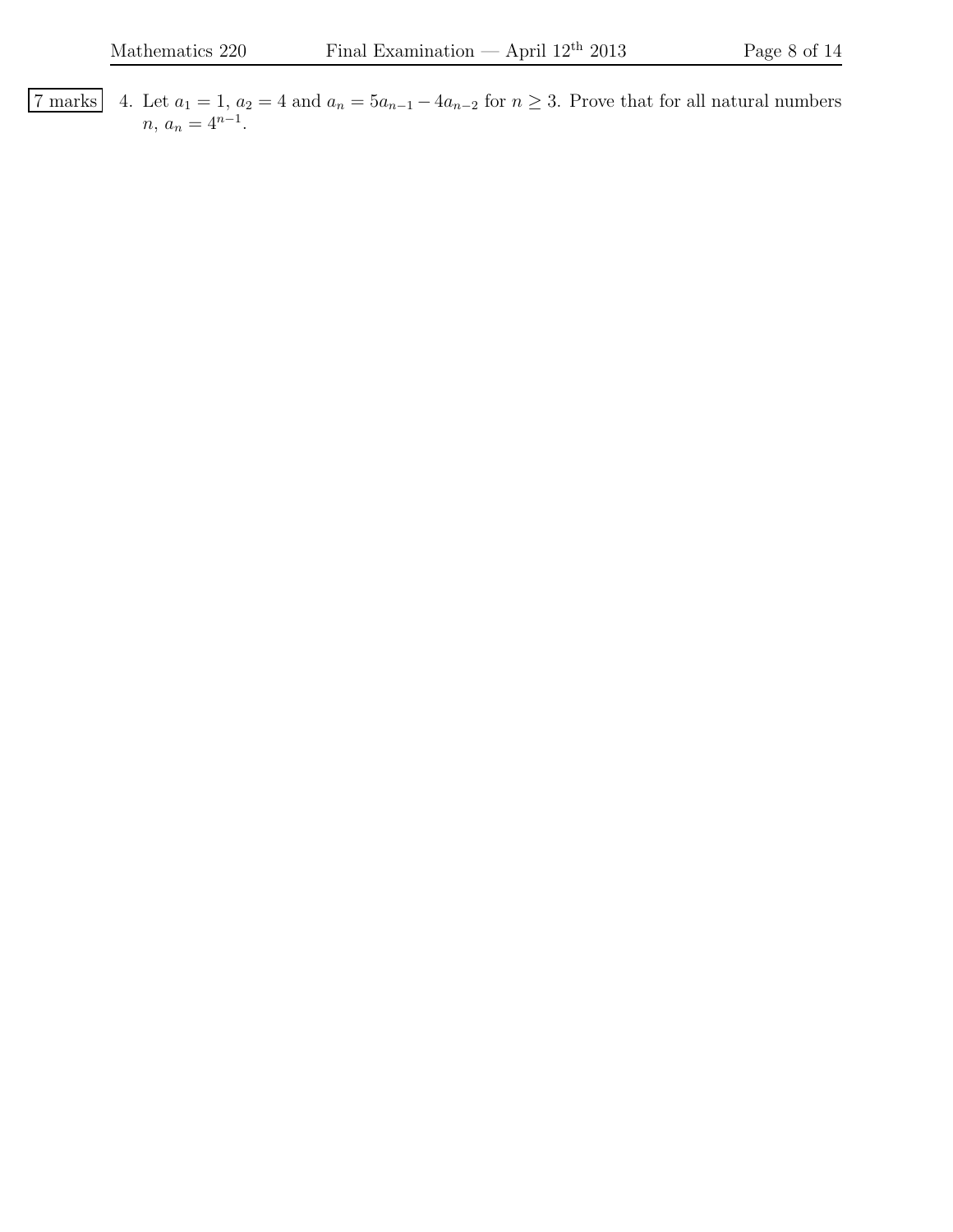6 marks 5. Find the limit as  $n \to \infty$  of

$$
a_n = \frac{3n^2 - 3}{2n^2 + n + 2}.
$$

(As always, make sure you provide a proof.)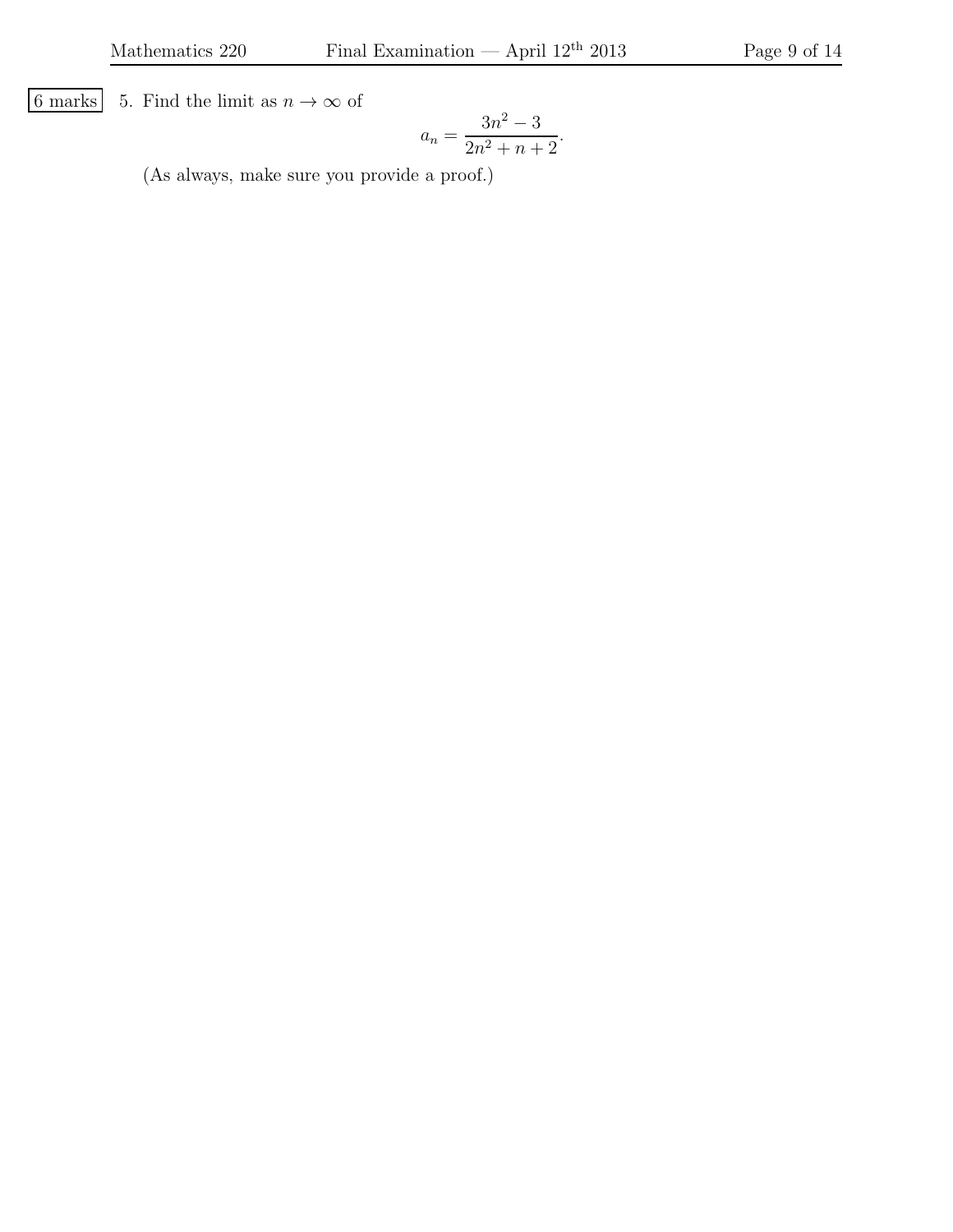| 11 marks                     | 6. Let $p_1, p_2, \ldots, p_n, \ldots$ be all the positive prime numbers listed in increasing order (so that $p_1 = 2, p_2 = 3, p_3 = 5, \ldots$ ). |
|------------------------------|-----------------------------------------------------------------------------------------------------------------------------------------------------|
| For $k \in \mathbb{N}$ , let | $A_k = \{a \in \mathbb{N} \mid a \geq 2 \text{ and } p_k \text{ does not divide } a\}$                                                              |

and for  $n \in \mathbb{N}$ , define

$$
B_n = \bigcap_{k=1}^n A_k.
$$

(a) Find the smallest element of the set  $B_4$ .

(b) Prove that for every  $n\in\mathbb{N},$  the set  $B_n$  is infinite.

(c) Find  $\bigcap_{k=1}^{\infty} A_k$ .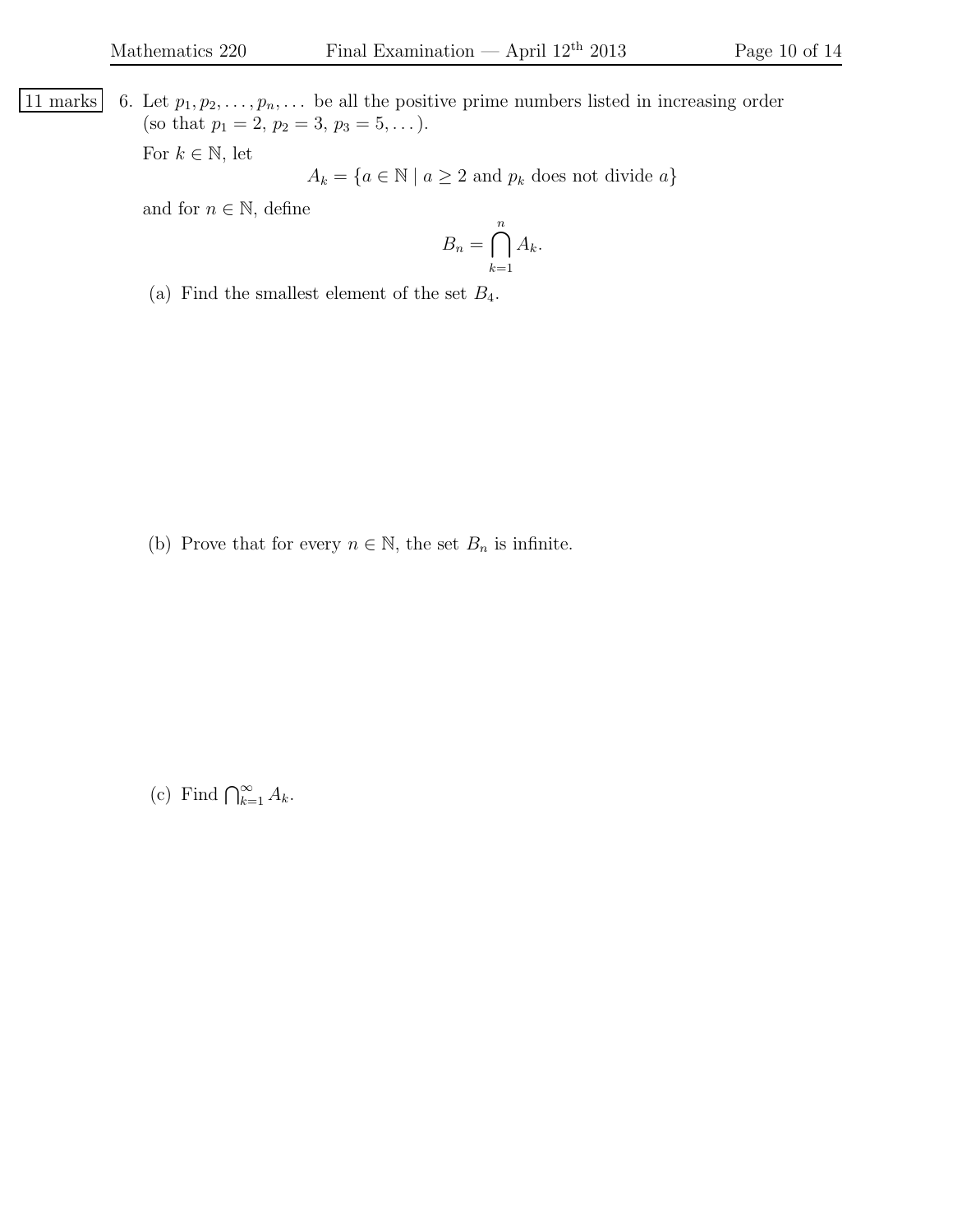$\overline{20 \text{ marks}}$  7. (a) Prove that  $\sqrt{22}$  is irrational.

(b) Let  $\mathbb{Z}(\sqrt{22})$  be the set of numbers of the form  $a + b\sqrt{22}$ , where a and b are integers. (i) Prove that  $\mathbb{Z}(\sqrt{22}) \cap \mathbb{Q} = \mathbb{Z}$ .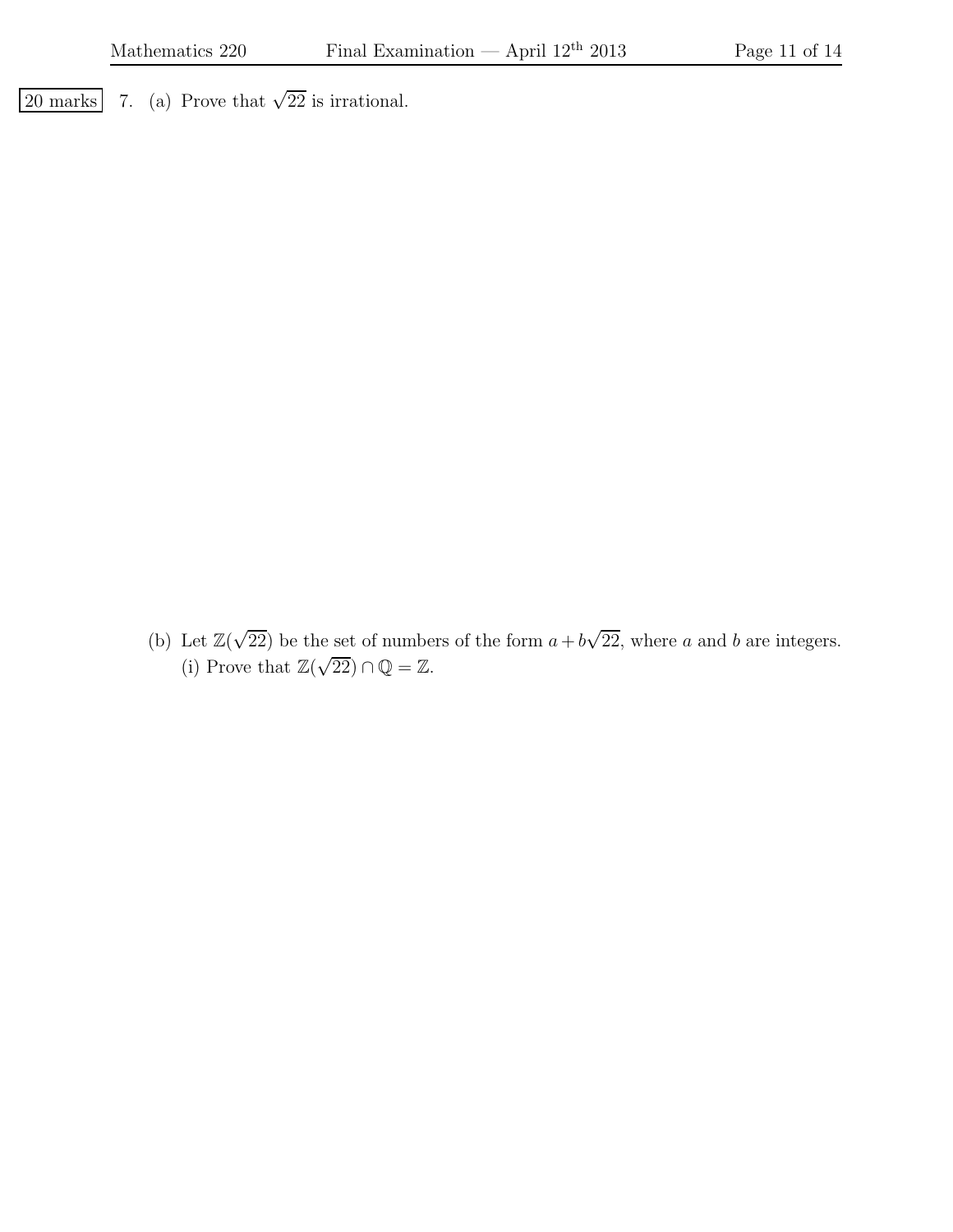(ii) Prove that if  $x \in \mathbb{Z}(\sqrt{22})$ , then for all natural numbers  $n, x^n \in \mathbb{Z}(\sqrt{22})$ .

(iii) Prove that  $\mathbb{Z}(\sqrt{22})$  is denumerable.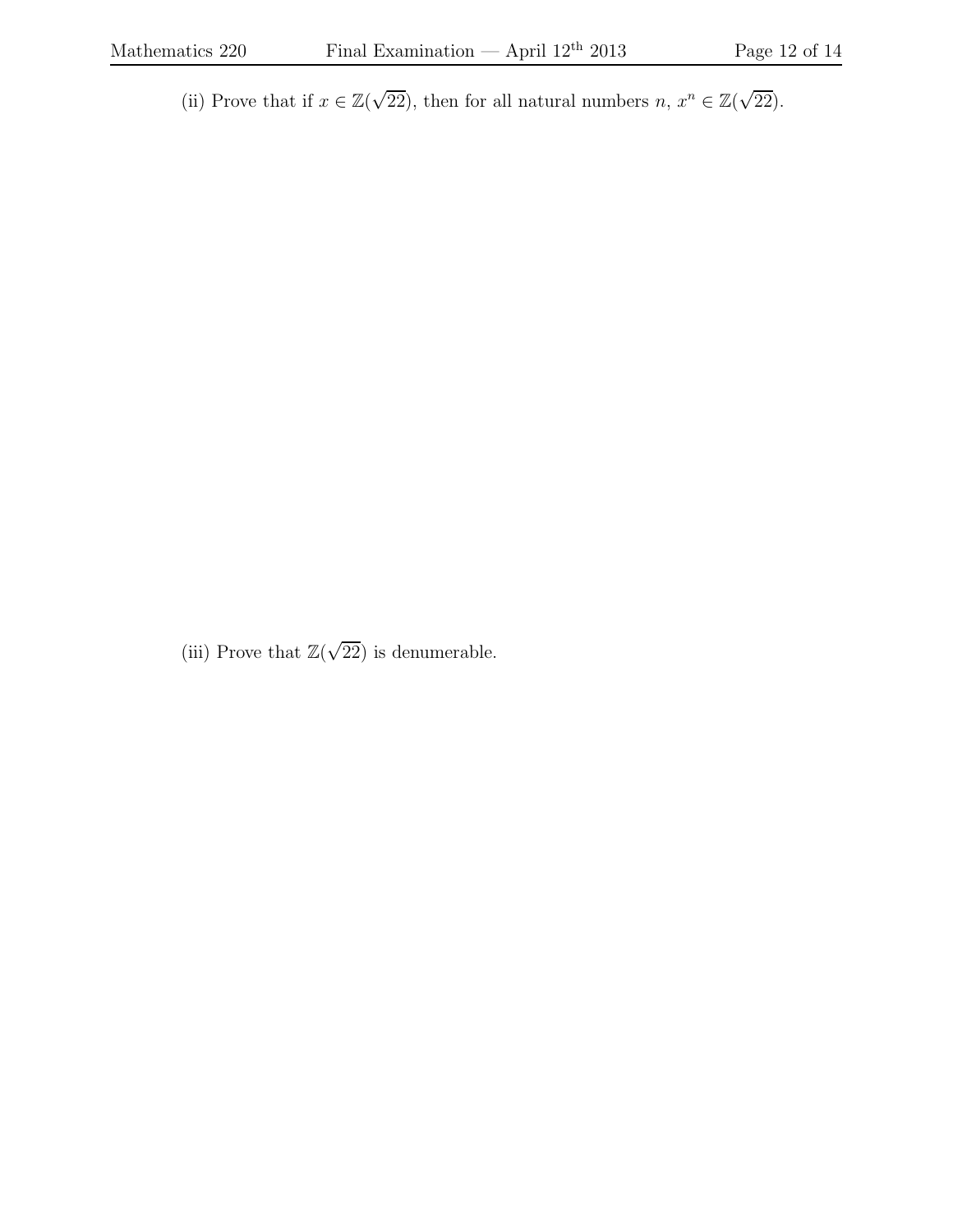10 marks 8. (a) Prove that if  $|A| = |B|$ , then  $|\mathcal{P}(A)| = |\mathcal{P}(B)|$ .

(b) Let  $A$  be the set of integers divisible by 2013. Prove that  $\mathcal{P}(A)$  is uncountable.